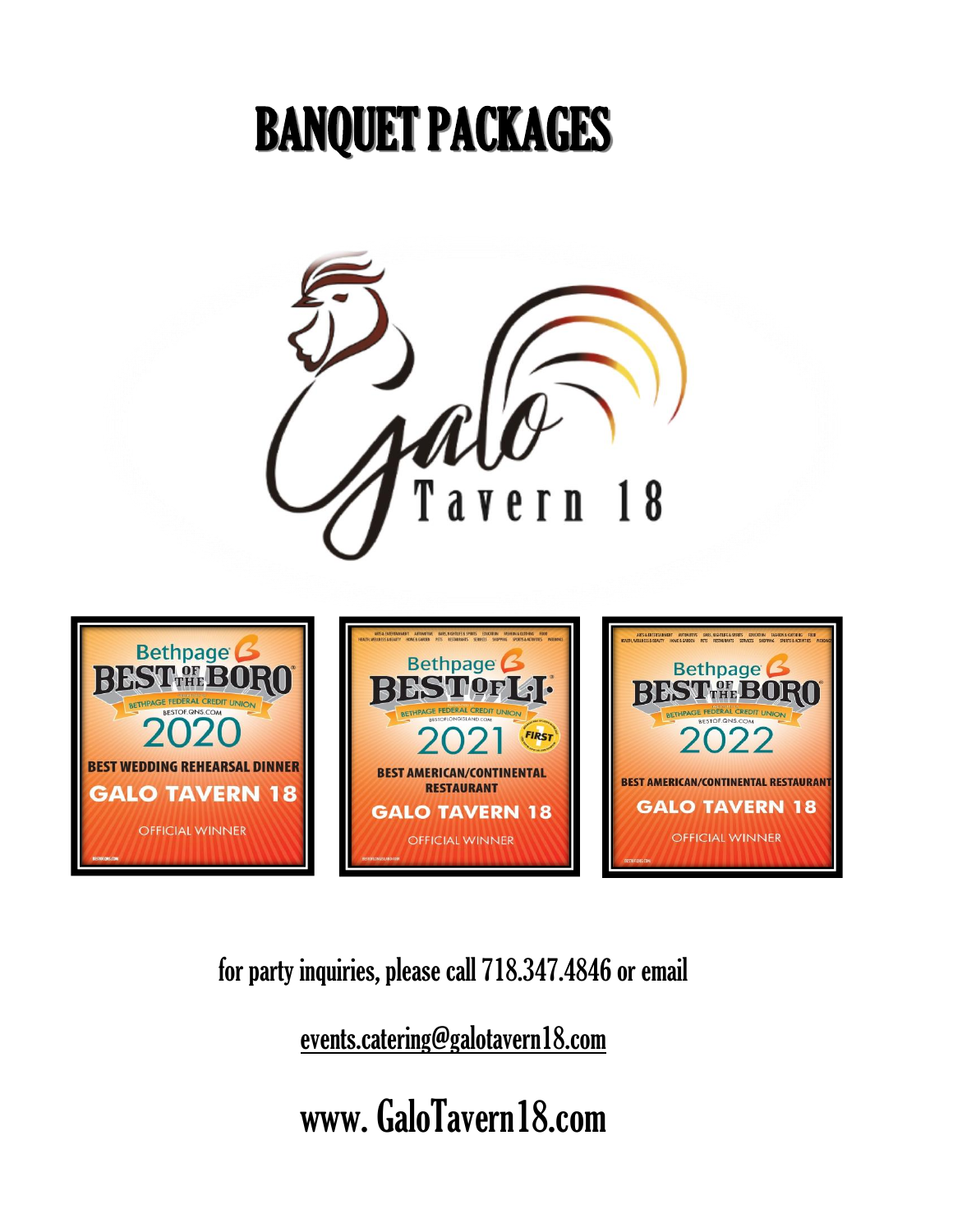Galo Tavern 18 is the ideal location to host business meetings, corporate retreats and seminars, and to gather for special occasions such as weddings, anniversaries, birthdays, bridal/baby showers, baptisms, etc. Our experienced managers and fully trained staff provide individual attention to planning and coordinating your affair.We'll tailor your event to any food, budget and size needs.

## BANQUET ROOM

can accommodate up to 60 guests with a minimum of 35 adults guaranteed features a 65" televison, equipped with audio/video equipment to easily incorporate a multi-media presentation into your meeting or celebration.

features a separate sound system, that allows guest to pipe in their own music selections.



## MAIN ROOM

can accomodate up to 70 guests with the capability of up to 90 guests when used in combination with our side room. Minimum of 60 guests for the main room. It features dark wood floors, a stone fireplace for that old school cozy feel.



SIDE ROOM can accomodate up to 20-25 guests for smallers intimate events.

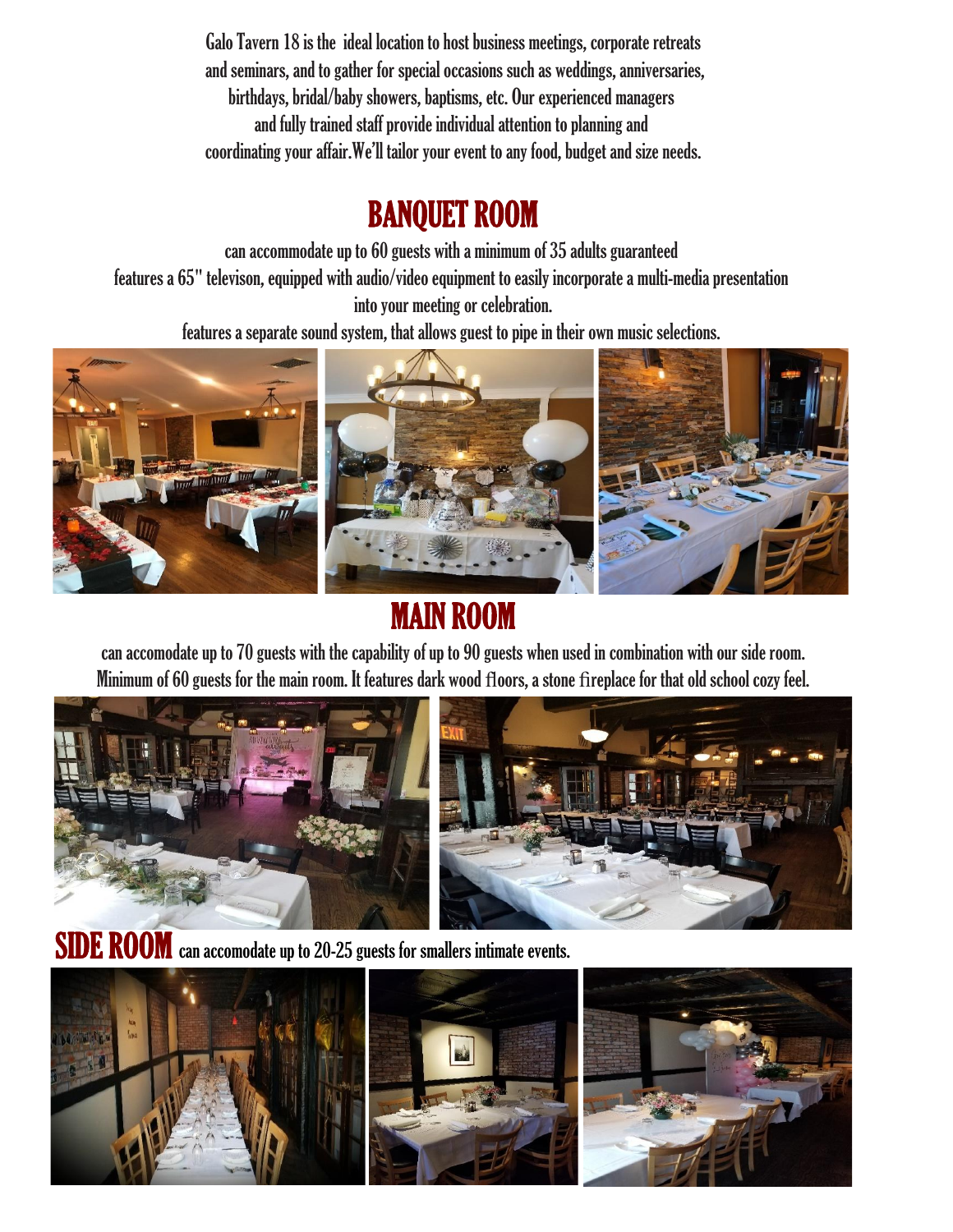## POLICIES

Final payment is expected on or before the day of the event Payment is accepted in the form of cash or credit card

This business has a 3.5% cash discount incentive built into all pricing for private parties Any purchase made with a credit card will not receive the cash discount and a cost adjustment will be displayed on your receipt.

A guarantee of 35 adult guests is required for full private dining in our banquet room

A guarantee of 50 adult guests is required for full private dining in our main room

A guarantee 70 adult guests for main room with side room

A guarantee of 20 adult guests is required for private dining in our side room

\*\*Any numbers below requirements can be accommodated as a reservation \*\*

A \$200.00 to \$500 non-refundable deposit is required to hold your reservation. This deposit is applied to the final bill

48 hours prior to the event. After the guarantee is given it is not subject to reduction. If no guaranteed number has been provided by the deadline the approximate/ last counted number will serve as the guaranteed number. Charges will be assessed for the guaranteed number or the actual number in attendance, whichever is greater The minimum number of attendees at a function must be confirmed

There is a fee for any food or beverage not prepared but served on premises. Absolutely no liquor is to be brought in by any party.

We reserve the right to substitute an alternate room should events that day warrant a change. Room assignments are not guaranteed & may change unless guaranteed in a written agreement.

Price per person does not include New York State sales tax or 20% gratuity.

All entertainment must be kept at a moderate sound level.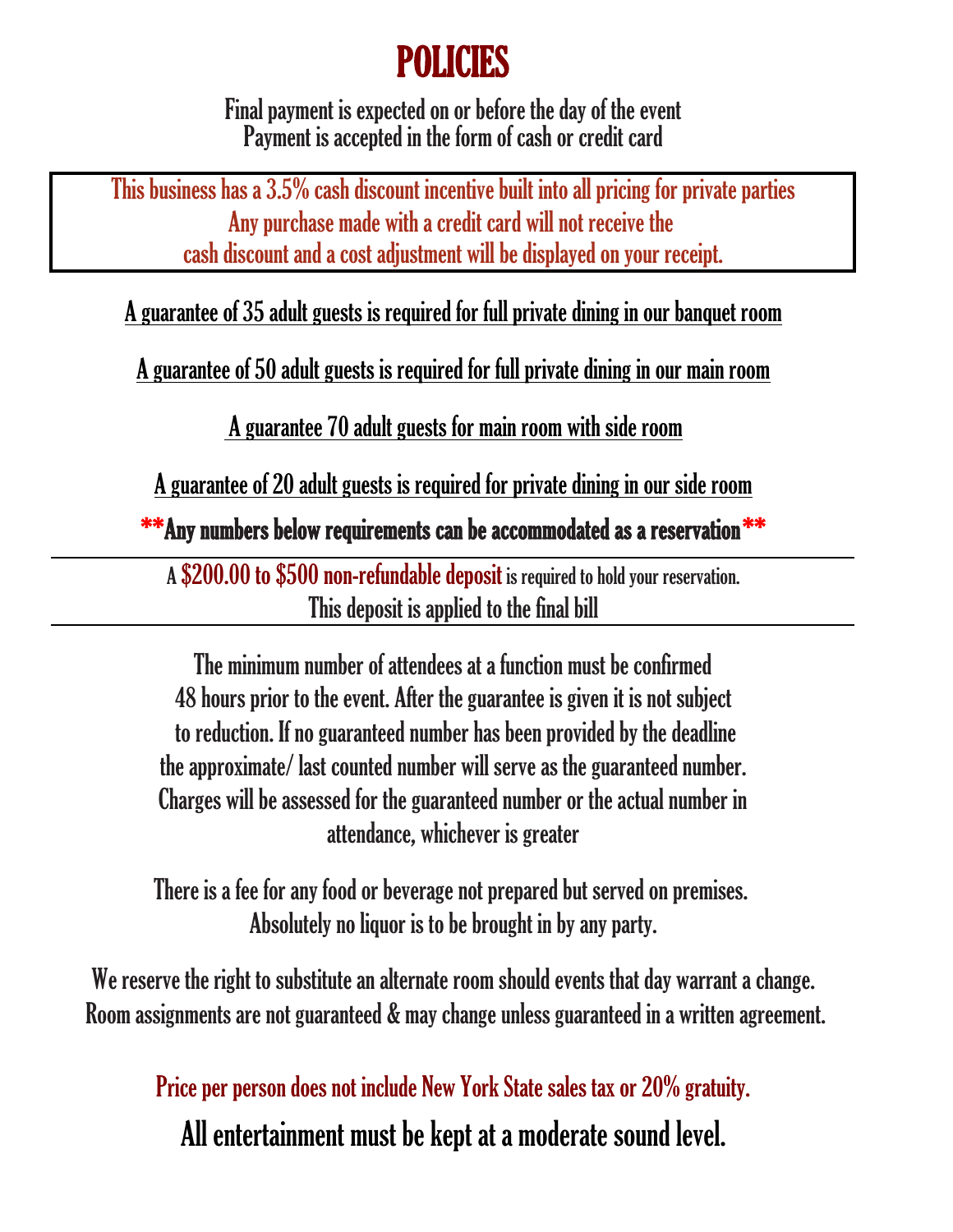## BRUNCH PACKAGE

## 49.95

## Available Only On Saturday Or Sunday

Fresh Baked Parker House Rolls & Assorted Mini Muffins

### FAMILY STYLE

Fresh Fruit Platters, Waffles & Pancakes

### CHOOSE 5 FROM THE 4 CATEGORIES

imported penne, vodka tomato cream sauce **BACON & SWISS OMELETTE** 

grilled vegetables, diced plum tomatoes, sauteed **MEDITERRANEAN OMELETTE** 

### PENNE CHICKEN FRENCH TOAST

baby arugula, sun dried tomatoes, fresh banana and strawberries

### SHRIMP TOSCANA EGGS BENEDICT

penne, shrimp, spinach, mushrooms, sundried tomatoes, english muffin, penne, shrimp, spinached eggs, toasted english muffin, roasted garlic olive oil canadian bacon, hollandaise sauce

## SCRAMBLED EGGS PLATTER<br>SCRAMBLED EGGS PLATTER

romaine lettuce, classic caesar dressing, brioche croutons **VEGETABLE OMELETTE** 

romaine, peppers, cucumbers, red onions, kalamata olives, sources on sourdough toast, roasted potatoes

jumbo lump crab cake, chopped romaine TEMPURA SHRIMP & CHIPS

mixed greens, goat cheese, sliced apples, Mashed potatoes, sauteed broccoli carrots mushrooms, candied walnuts, balsamic vinaigrette FISH & CHIPS

White Wine Sangria, Mimosas, Bloody Marys, Screwdrivers Grilled hanger steak, scrambled eggs, Soda, Juices, Coffee, Tea shoestring fries, chimichurri sauce

### PASTA (choice of one) OMELETES / EGGS / BREAKFAST

PENNE ALLA VODKA (choice of two)

RIGATONI PRIMAVERA Smoked applewood bacon, swiss gruyere, roasted potatoes

spinach, parmigiano reggiano, roasted garlic-olive oil Spinach, feta chesse, diced tomatoes, roasted potatoes

vodka tomato cream sauce whipped cream, maple syrup

Scrambled eggs, smoked applewood bacon,

CHICKEN CAESAR sausege and roasted potatoes

GRILLED CHICKEN GREEK wild mushrooms, broccoli, caramelized onions, roasted red peppers,

## greek feta, red wine herb vinaigrette **SEAFOOD / MEAT(choice of one)**<br>CRAB CAKE CAESAR (add'l \$4 per salad)

corn salsa, brioche croutons **Sweet chili mayo**, shoestring fries

GRILLED SHRIMP FARMER'S GRILLED OR GLAZED SALMON

**DESSERT** guinness, housemade tartar sauce, shoestring fries SKILLET PULLED PORK HASH

Occasion cake or Homeade Cookie Platters Bbq pulled pork over roasted potato hash, fried egg

### 3 HOURS OPEN BRUNCH BAR STEAK & EGGS FRITES (add'l \$4 per steak)

Price does not include 8.875% state sales tax or 20% gratuity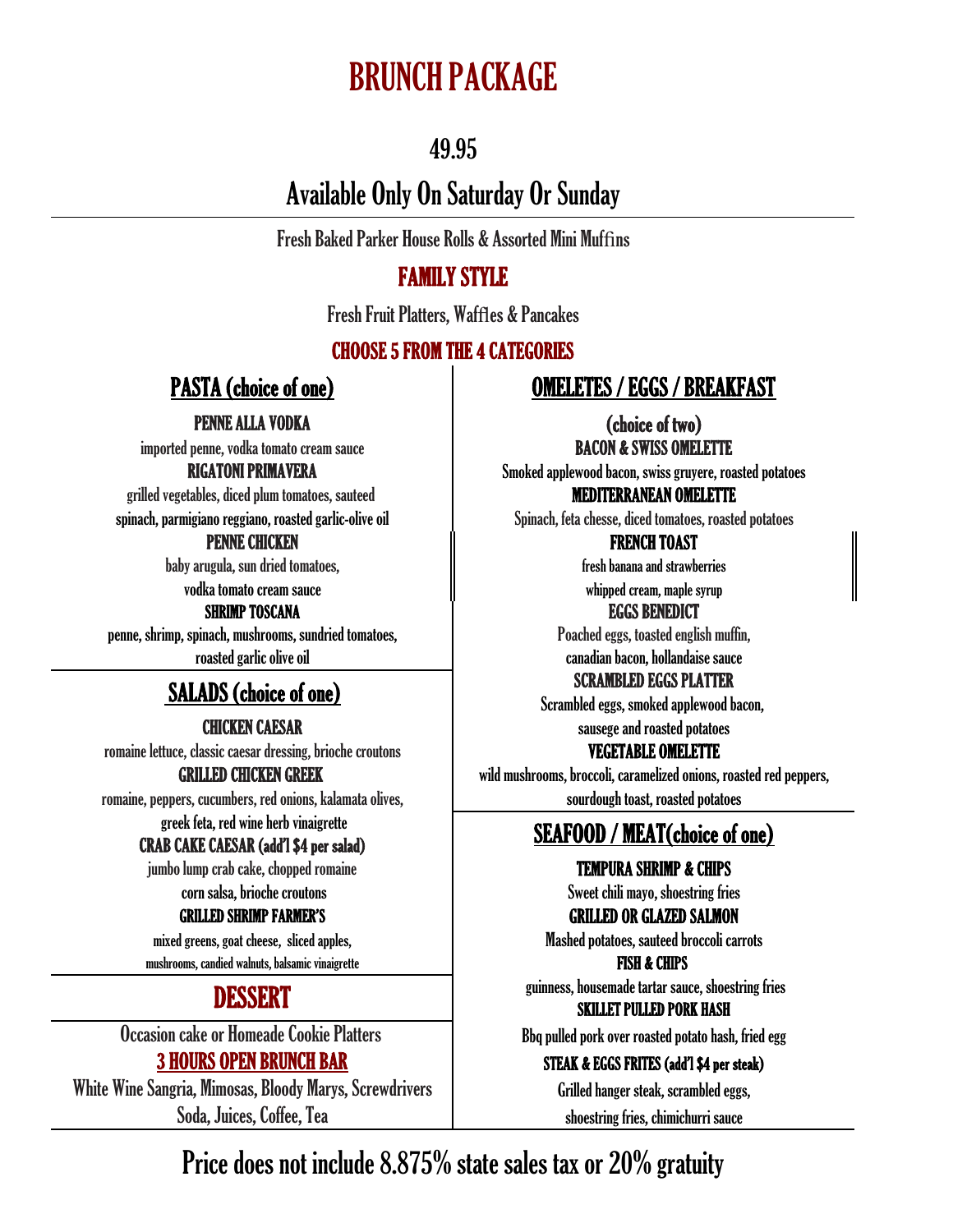|                                                                                             | A - 28.95 Per Person                                                                                                                                                                                                                                                                                                                                                                          | <b>B</b> - 29.95 Per Person                                                                                                                                                                                                                                                        |  |
|---------------------------------------------------------------------------------------------|-----------------------------------------------------------------------------------------------------------------------------------------------------------------------------------------------------------------------------------------------------------------------------------------------------------------------------------------------------------------------------------------------|------------------------------------------------------------------------------------------------------------------------------------------------------------------------------------------------------------------------------------------------------------------------------------|--|
| <b>ECONOMIC PACKAGE</b>                                                                     | <b>Mix Greens Salad</b><br><b>Choice Of Two: Chicken, Pasta</b><br><b>Choice Of Two Desserts</b><br>Soda, Coffee, Tea                                                                                                                                                                                                                                                                         | <b>One Hour Open Bar/ Appetizers</b><br><b>House Wine, Domestic Beer and Sangria</b><br><b>Choice of Three: Appetizers</b><br><b>Potato Skins - Chicken Strips - Sliders</b><br><b>Cheese Quesadillas - Calamari - Wings</b><br><b>NOT AVAILABLE ON FRIDAY, SATURDAY OR SUNDAY</b> |  |
| <b>PACKAGE A</b><br><b>THREE COURSE AFFAIR</b><br>39.95                                     | <b>Your Choice Of:</b><br><b>Choice Of Two Salads</b><br><b>Choice Of Three Entrees: Chicken, Fish, Pasta</b><br>Occasion Cake Or (Dessert Platters \$ 2 per person)<br>Soda, Coffee, Tea (included for duration of event)                                                                                                                                                                    |                                                                                                                                                                                                                                                                                    |  |
| <b>PACKAGE B</b><br><b>FOUR COURSE AFFAIR</b><br>47.95                                      | <b>Your Choice Of:</b><br><b>Three Family Style Appetizers</b><br><b>Choice of: Two Salads</b><br><b>Choice Of Four Entrees: Chicken, Fish, Pasta, Meat</b><br>Occasion Cake Or (Dessert Platters \$2 per person)<br>Soda, Coffee, Tea (included for duration of event)                                                                                                                       |                                                                                                                                                                                                                                                                                    |  |
| <b>PACKAGE C</b><br><b>COCKTAIL HOUR FOLLOWED BY</b><br><b>THREE COURSE AFFAIR</b><br>59.95 | <b>Five Family Style Appetizers</b><br>One Hour Open Bar<br>Wine / Beer/ Sangria/ House well drinks<br><b>DINNER</b><br><b>Choice Of Two Salads</b><br><b>Choice Of Four Entrees: Chicken, Fish, Pasta, Meat</b><br>Occasion Cake Or (Dessert Platters \$ 2 per person)<br>Soda, Coffee, Tea (included for duration of event)                                                                 |                                                                                                                                                                                                                                                                                    |  |
| <b>PACKAGE D</b><br><b>COCKTAIL AFFAIR</b><br>49.95                                         | <b>Two Hours Open Bar</b><br>Wine / Beer/ Sangria/ House well drinks<br><b>One Hour Five Family Style Appetizers</b><br><b>Your Choice of: Salad Station and Pasta Station</b><br>Soda, Coffee, Tea (included for duration of event)<br><b>ADDITIONS:</b><br><b>Chicken Station (\$6 per person) · Steak Station (\$8 per person)</b><br><b>Coffee &amp; Dessert Station (\$6 per person)</b> |                                                                                                                                                                                                                                                                                    |  |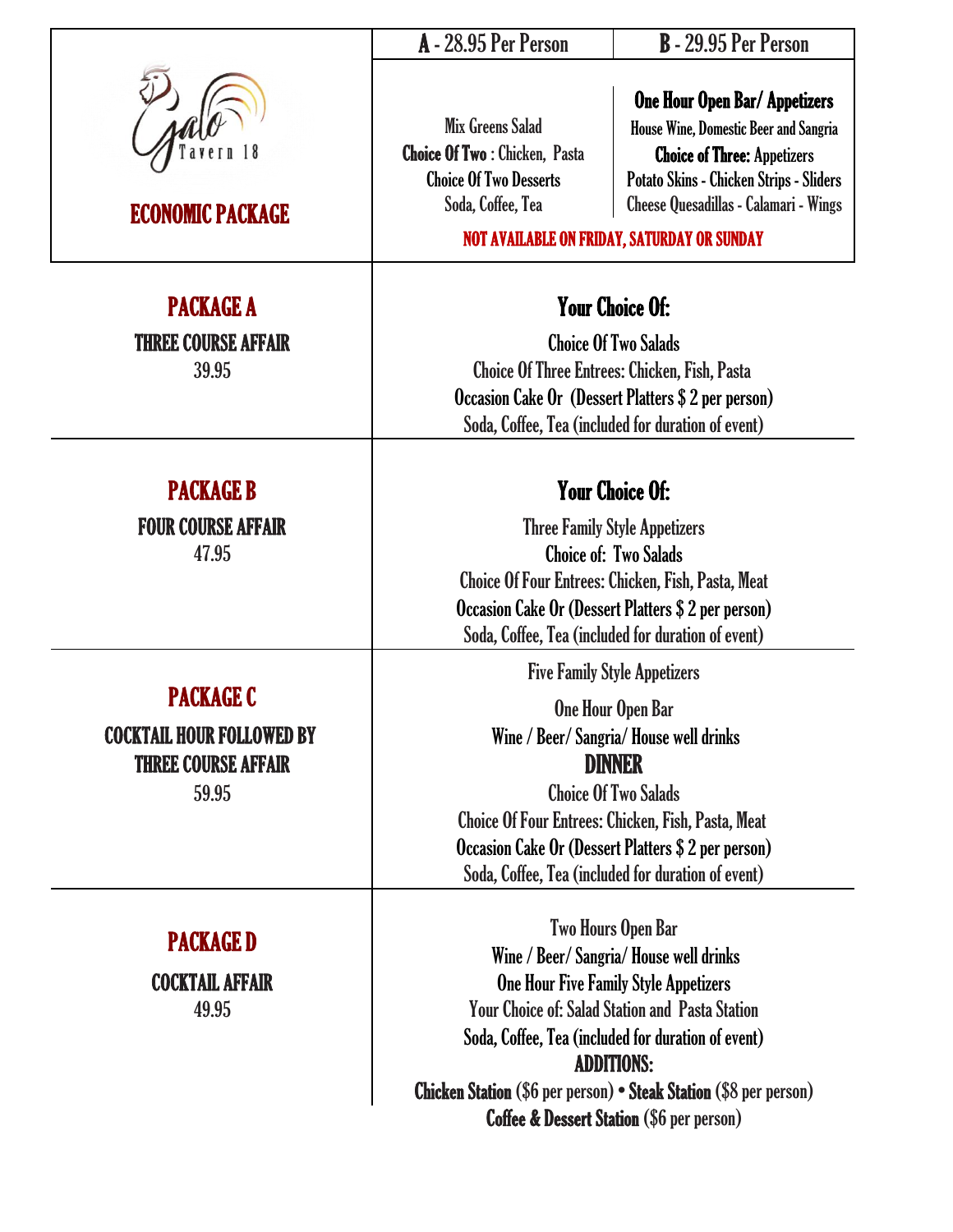## BANQUET SELECTIONS APPETIZERS

## FAMILY STYLE APPETIZERS

| <b>FRIED CALAMARI</b> marinara dipping sauce                      | <b>GRILLED FLATBREAD</b> wild mushrooms, arugula, truffle oil          |
|-------------------------------------------------------------------|------------------------------------------------------------------------|
| <b>SAUTEED GARLIC SHRIMP</b> toasted garlic crostini              | <b>PANKO CHICKEN STRIPS</b> honey mustard dipping sauce                |
| KOBE BEEF SLIDERS tomato, cheddar, tavern sauce                   | <b>CHEESE QUESADILLAS</b> sour cream, guacamole                        |
| <b>POTATO SKINS</b> bacon, cheddar, chives, sour cream            | <b>SAUTEED MANILA CLAMS</b> garlic lemon white wine sauce and cilantro |
| <b>COCONUT SHRIMP</b> orange marmalade dip                        | <b>SPINACH &amp; ARTICHOKE DIP</b> warm tortilla chips                 |
| <b>SHRIMP TEMPURA</b> sweet chili mayo                            | <b>BAKED CLAMS</b> lemon, white wine, parsley                          |
| <b>TAVERN MAC &amp; CHEESE</b> cavatappi pasta, four cheese blend | <b>CHICKEN WINGS</b> buffalo, asian chili, chipotle                    |

### SALADS

FARMER'S mixed greens, goat cheese, sliced apples, mushrooms, candied walnuts, balsamic vinaigrette

GREEK romaine, peppers, cucumbers, red onions, kalamata olives, greek feta, red wine herb vinaigrette

BABY SPINACH crumbled goat cheese, dried cranberries, sliced almonds, grain mustard vinaigrette

MIXED GREENS baby greens, red onion, tomato, balsamic vinaigrette

CAESAR romaine lettuce, classic caesar dressing, brioche croutons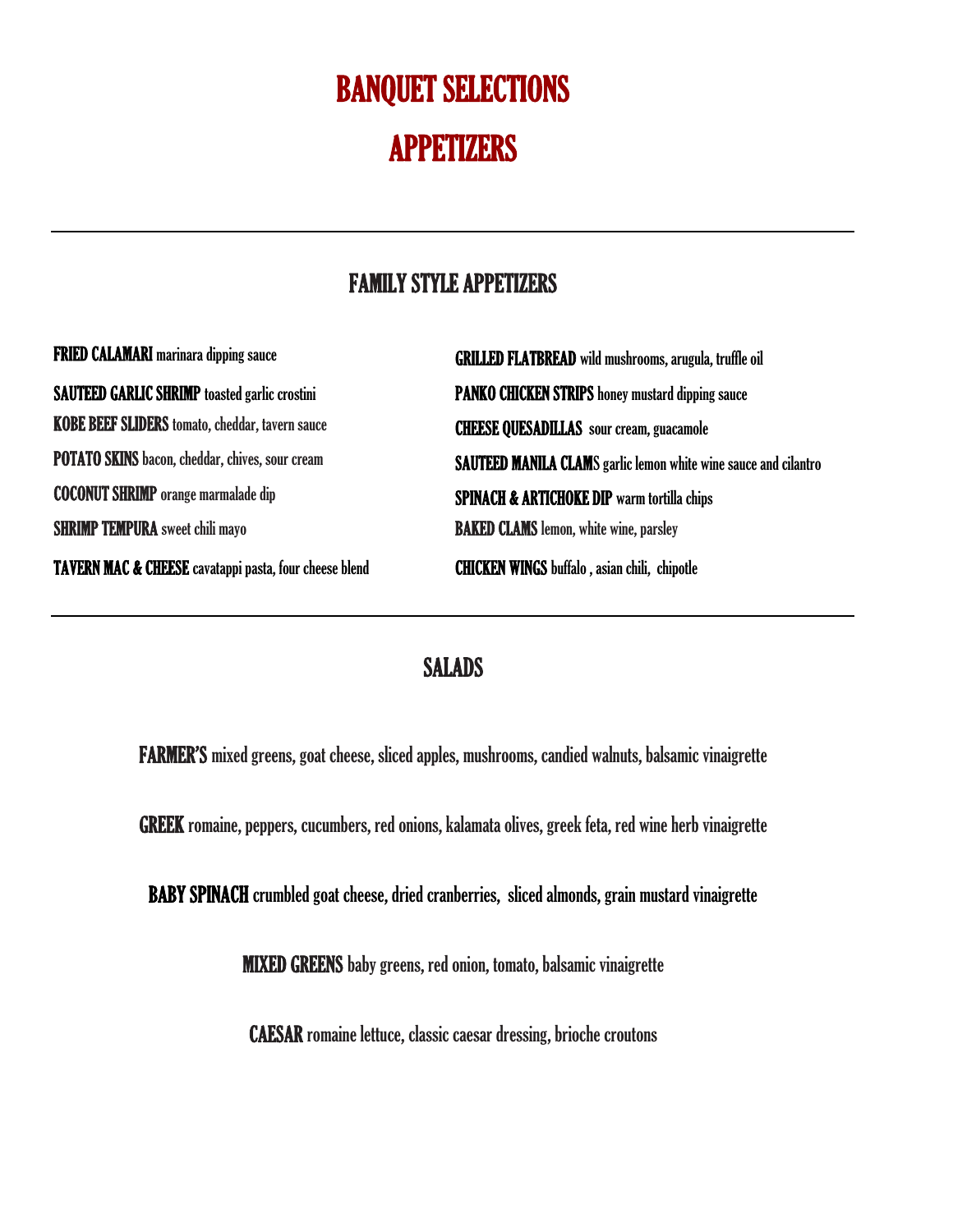## BANQUET SELECTIONS

## MAIN COURSE

## **MEAT**

BBQ PORK RIBS house seasoned & smoked, homemade BBQ sauce STEAK FRITES grilled hanger, chimichurri drizzle, shoestring fries GRILLED CENTER CUT FILET MIGNON add'l market price GRILLED NY STRIP STEAK 14oz port wine reduction GRILLED SKIRT STEAK 10oz port wine reduction

## **CHICKEN**

CHICKEN MARGHERITA fresh grape tomatoes, mozzarella, basil pesto and a lemon garlic sauce. CHICKEN PARM mozzarella, linguini, homemade tomato sauce ROTISSERIE 1/2 CHICKEN marinated with a Portuguese style sauce, light spice CHICKEN FRANCESE lightly egg battered breast of chicken, lemon-white wine sauce CHIICKEN MARSALA chicken cutlets, mushrooms, and marsala wine.

## PASTA

RIGATONI PRIMAVERA grilled vegetables, diced plum tomatoes, sauteed, spinach, parmigiano reggiano, roasted garlic-olive oil PENNE CHICKEN baby arugula, sun dried tomatoes, vodka tomato cream sauce PENNE ALLA VODKA imported penne, vodka tomato cream sauce SHORT RIB RAVIOLI sautéed cremini mushrooms, truffle cream sauce FARFALLE / SAUSAGE sausage, roasted peppers, tomato sauce

### SEAFOOD

GRILLED SALMON dijon cream sauce FISH & CHIPS fresh beer battered cod, homemade tartar sauce, fries LOBSTER RAVIOLI asparagus, vodka cream sauce PAN SEARED BRANZINO pan seared in a lemon butter sauce GLAZED SALMON dijon-brown sugar glaze

all chicken, meat and seafood entrees accompanied by red potato mash and sauteed vegetables

## DESSERT

### OCCASION CAKE: Homemade Napoleon

puff pastry layered with housemade pastry cream fresh banana and strawberries

HOMEMADE DESSERTS PLATTERS INCLDUE AN ASSORTMENT OF BELOW:

NY STYLE CHEESECAKE fresh fruit compote TRES LECHES sponge cake soaked in three types of milk WARM APPLE PIE fresh whipped cream WARM CHOCOLATE CAKE fresh strawberry sauce